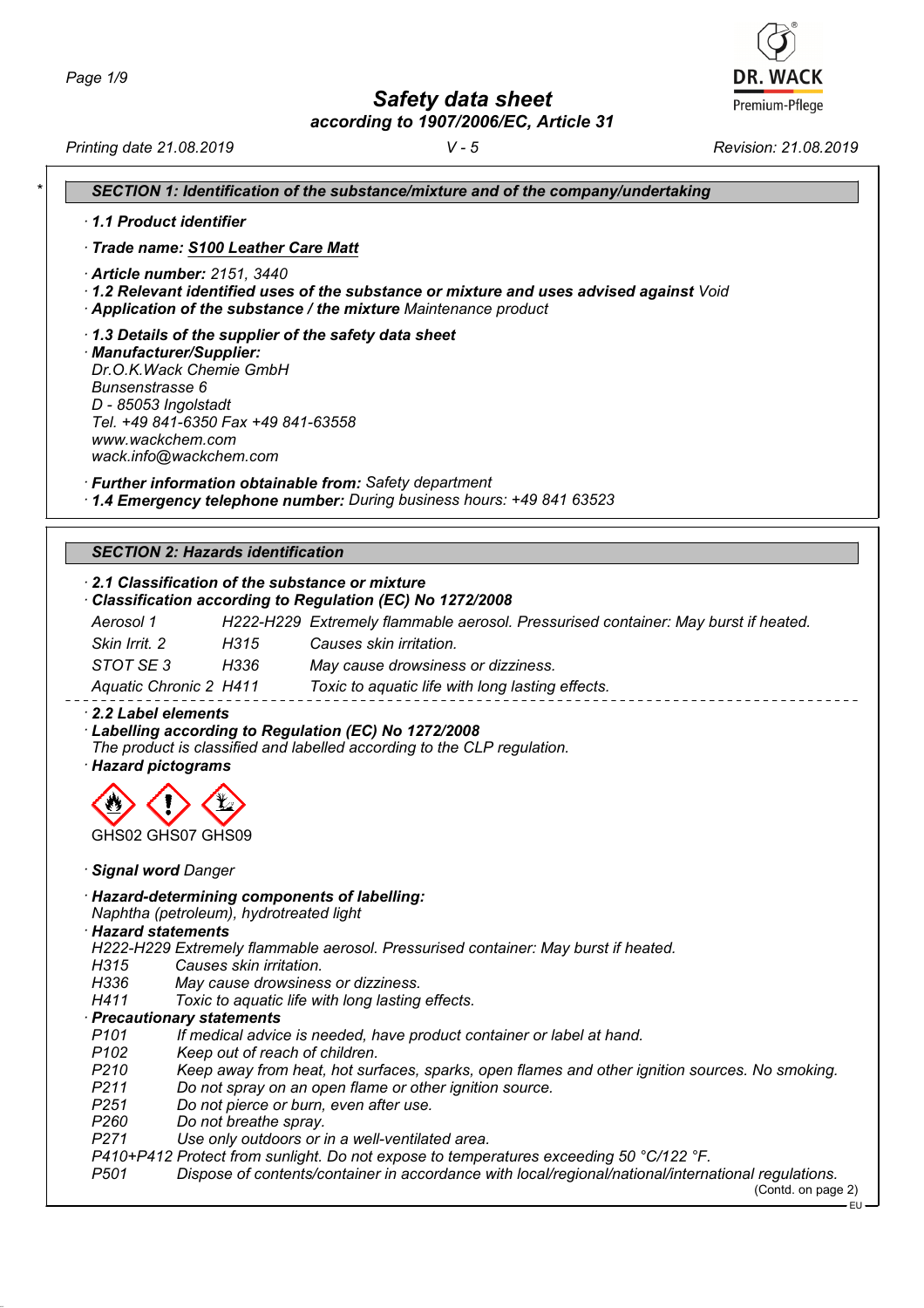# *Safety data sheet*

*according to 1907/2006/EC, Article 31*

*Printing date 21.08.2019 V - 5 Revision: 21.08.2019*

(Contd. of page 1)

*Trade name: S100 Leather Care Matt*

*· 2.3 Other hazards*

*· Results of PBT and vPvB assessment*

*· PBT: Not applicable.*

*· vPvB: Not applicable.*

### *SECTION 3: Composition/information on ingredients*

- *· 3.2 Mixtures*
- *· Description: Mixture of the substances with nonhazardous additions.*

| Dangerous components:                                           |                                                                                                                                                                                |            |
|-----------------------------------------------------------------|--------------------------------------------------------------------------------------------------------------------------------------------------------------------------------|------------|
| CAS: 64742-49-0<br>EC number: 921-024-6                         | Naphtha (petroleum), hydrotreated light<br>Flam. Liq. 2, H225; Asp. Tox. 1, H304; Aquatic Chronic 2, H411; Skin<br>Reg.nr.: 01-2119475514-35   Irrit. 2, H315; STOT SE 3, H336 | $25 - 50%$ |
| CAS: 123-86-4<br>EINECS: 204-658-1<br>Reg.nr.: 01-2119485493-29 | n-butyl acetate<br>Flam. Lig. 3, H226; STOT SE 3, H336                                                                                                                         | $15 - 20%$ |
| CAS: 74-98-6<br>EINECS: 200-827-9                               | propane<br>Flam. Gas 1, H220; Press. Gas (Comp.), H280                                                                                                                         | $10 - 20%$ |
| CAS: 106-97-8<br>EINECS: 203-448-7                              | butane<br>Flam. Gas 1, H220; Press. Gas (Comp.), H280                                                                                                                          | $10 - 20%$ |
| CAS: 108-21-4<br>EINECS: 203-561-1<br>Reg.nr.: 01-2119537214-46 | isopropyl acetate<br>Flam. Liq. 2, H225; Eye Irrit. 2, H319; STOT SE 3, H336                                                                                                   | $1 - 3%$   |

*· SVHC None*

*· Additional information: For the wording of the listed hazard phrases refer to section 16.*

#### *SECTION 4: First aid measures*

#### *· 4.1 Description of first aid measures*

*· General information:*

*Take affected persons out into the fresh air.*

*If symptoms persist consult doctor.*

- *· After inhalation: Supply fresh air; consult doctor in case of complaints.*
- *· After skin contact:*

*Immediately wash with water and soap and rinse thoroughly.*

*Repeated exposure may cause skin dryness or cracking.*

*· After eye contact:*

*Rinse opened eye for several minutes under running water. If symptoms persist, consult a doctor.*

*· After swallowing:*

*If swallowed, do not induce vomiting: seek medical advice immediately and show this container or label.*

*· 4.2 Most important symptoms and effects, both acute and delayed*

*No further relevant information available.*

*· Hazards If swallowed or in case of vomiting, danger of entering the lungs.*

*· 4.3 Indication of any immediate medical attention and special treatment needed*

*No further relevant information available.*

## *SECTION 5: Firefighting measures*

- *· 5.1 Extinguishing media*
- *· Suitable extinguishing agents:*

*CO2, powder or water spray. Fight larger fires with water spray or alcohol resistant foam.*



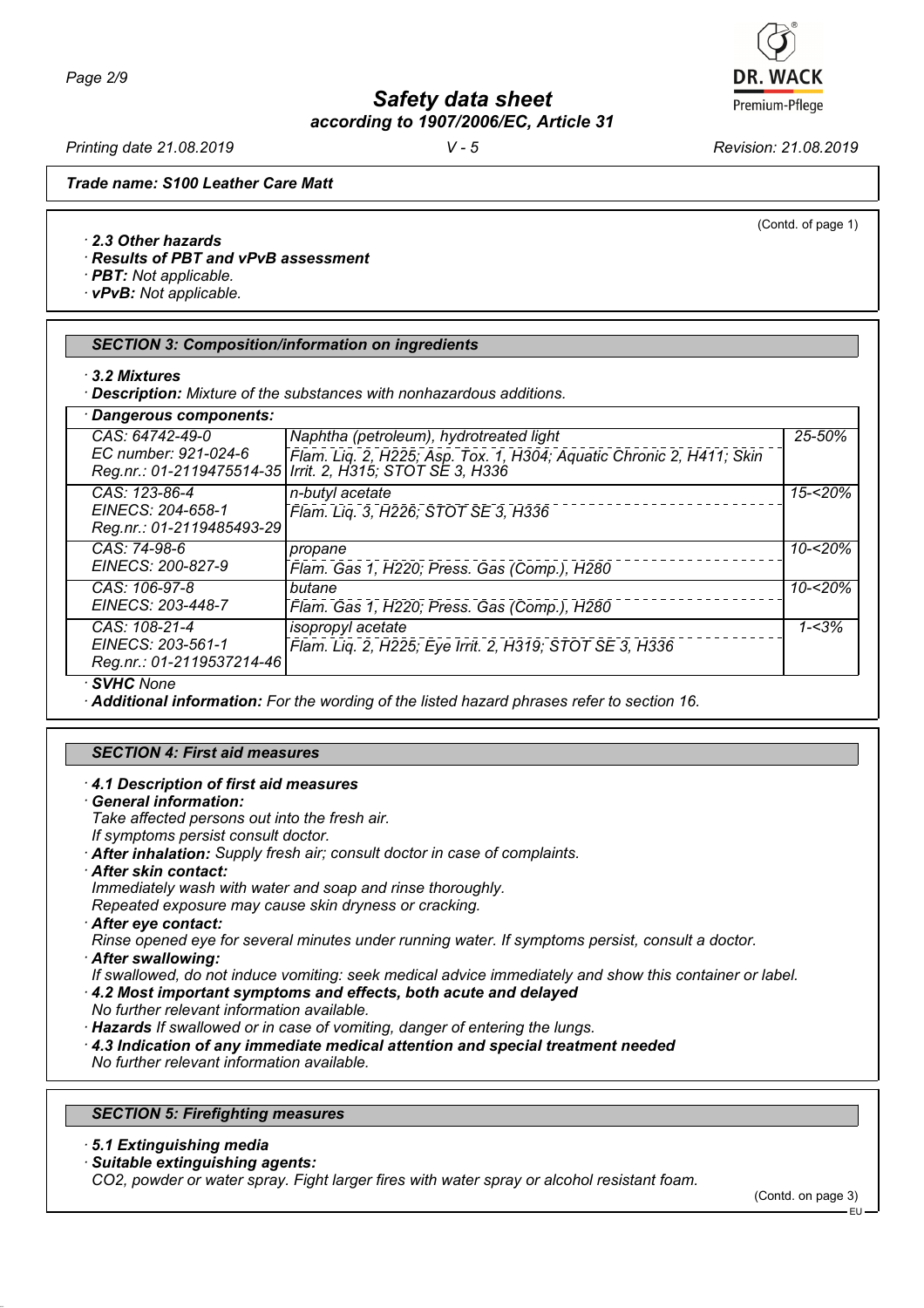*Page 3/9*

*Safety data sheet*

*according to 1907/2006/EC, Article 31*

*Printing date 21.08.2019 V - 5 Revision: 21.08.2019*

(Contd. of page 2)

*Trade name: S100 Leather Care Matt*

*· For safety reasons unsuitable extinguishing agents: Water with full jet*

*· 5.2 Special hazards arising from the substance or mixture*

*Formation of toxic gases is possible during heating or in case of fire.*

*· 5.3 Advice for firefighters*

- *· Protective equipment: Wear self-contained respiratory protective device.*
- *· Additional information*
- *Danger of bursting.*

*Cool endangered receptacles with water spray.*

# *SECTION 6: Accidental release measures*

- *· 6.1 Personal precautions, protective equipment and emergency procedures Keep away from ignition sources. Avoid contact with skin and eyes. Ensure adequate ventilation.*
- *· 6.2 Environmental precautions: Do not allow to penetrate the ground/soil. Do not allow to enter sewers/ surface or ground water.*
- *· 6.3 Methods and material for containment and cleaning up: Absorb with liquid-binding material (sand, diatomite, acid binders, universal binders, sawdust). Dispose contaminated material as waste according to item 13. Ensure adequate ventilation.*
- *· 6.4 Reference to other sections See Section 7 for information on safe handling. See Section 8 for information on personal protection equipment. See Section 13 for disposal information.*

# *SECTION 7: Handling and storage*

*· 7.1 Precautions for safe handling Use only in well ventilated areas. Avoid contact with skin and eyes.*

*· Information about fire - and explosion protection: Do not spray onto a naked flame or any incandescent material. Keep ignition sources away - Do not smoke. Pressurised container: protect from sunlight and do not expose to temperatures exceeding 50°C, i.e. electric lights. Do not pierce or burn, even after use.*

- *· 7.2 Conditions for safe storage, including any incompatibilities*
- *· Storage:*
- *· Requirements to be met by storerooms and receptacles: Store in a cool location.*
- *Observe official regulations on storing packagings with pressurised containers.*
- *· Information about storage in one common storage facility: Store away from foodstuffs.*
- *· Further information about storage conditions:*

*Store in a cool place. Heat will increase pressure and may lead to the receptacle bursting. Protect from heat and direct sunlight.*

*· 7.3 Specific end use(s) No further relevant information available.*

*SECTION 8: Exposure controls/personal protection*

*· Additional information about design of technical facilities: No further data; see item 7.*

(Contd. on page 4)

EU

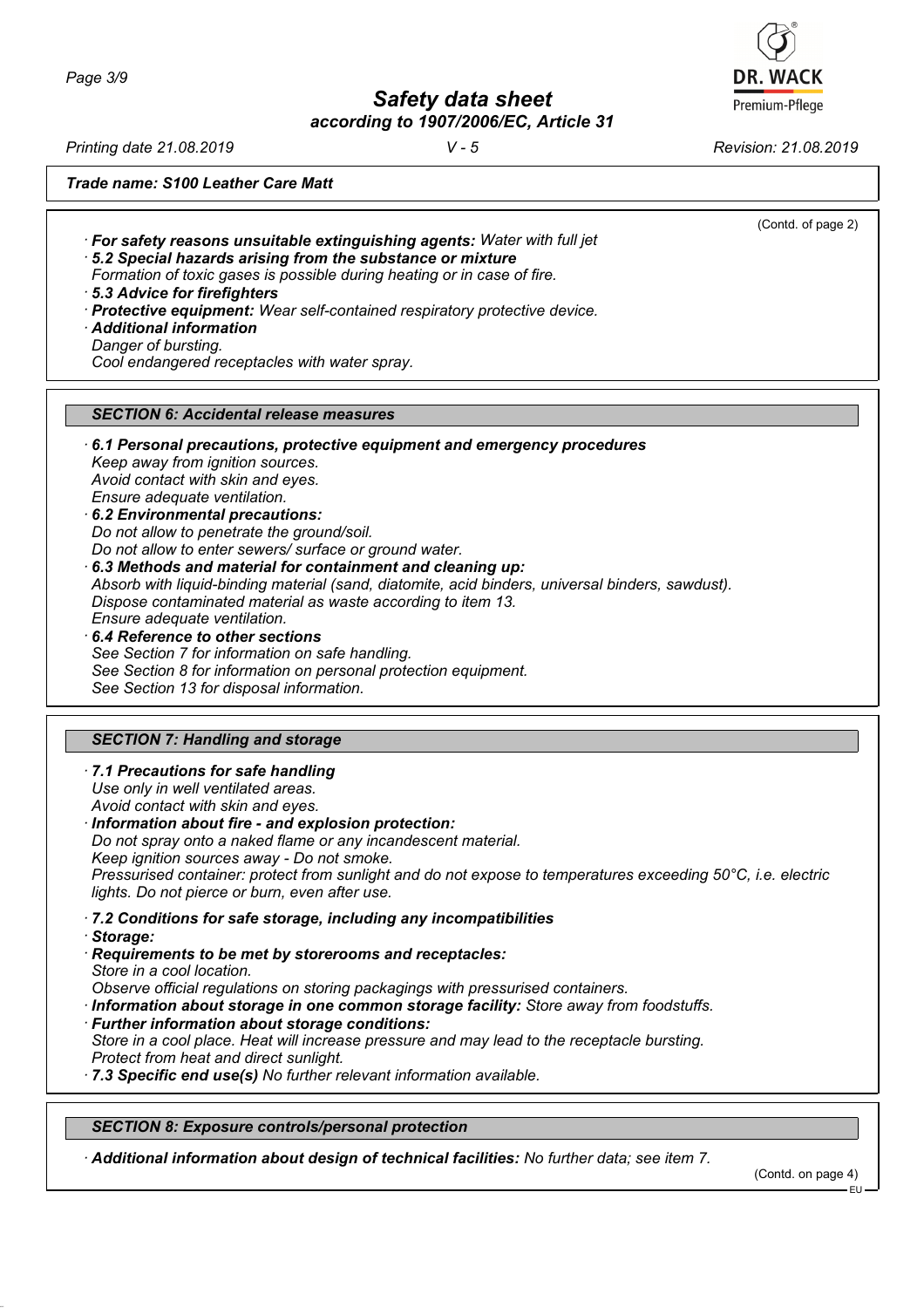*Safety data sheet*

*according to 1907/2006/EC, Article 31*

*Printing date 21.08.2019 V - 5 Revision: 21.08.2019*

*Trade name: S100 Leather Care Matt*

(Contd. of page 3)

# *· 8.1 Control parameters*

*· Ingredients with limit values that require monitoring at the workplace: The product does not contain any relevant quantities of materials with critical values that have to be monitored at the workplace.*

| $\cdot$ DNELs                                                                                 |                                                                                                                                                                                                                                                                                                                                                                                                                                    |                                                                                                                                                                                                                                                                                                                                                                                                                                                                                                                                                                                                                                                                                                   |
|-----------------------------------------------------------------------------------------------|------------------------------------------------------------------------------------------------------------------------------------------------------------------------------------------------------------------------------------------------------------------------------------------------------------------------------------------------------------------------------------------------------------------------------------|---------------------------------------------------------------------------------------------------------------------------------------------------------------------------------------------------------------------------------------------------------------------------------------------------------------------------------------------------------------------------------------------------------------------------------------------------------------------------------------------------------------------------------------------------------------------------------------------------------------------------------------------------------------------------------------------------|
|                                                                                               | 64742-49-0 Naphtha (petroleum), hydrotreated light                                                                                                                                                                                                                                                                                                                                                                                 |                                                                                                                                                                                                                                                                                                                                                                                                                                                                                                                                                                                                                                                                                                   |
| Oral                                                                                          | DNEL system. effects (long-term)                                                                                                                                                                                                                                                                                                                                                                                                   | 699 mg/kg (Consumer)                                                                                                                                                                                                                                                                                                                                                                                                                                                                                                                                                                                                                                                                              |
| Dermal                                                                                        | DNEL system. effects (long-term)                                                                                                                                                                                                                                                                                                                                                                                                   | 699 mg/kg (Consumer)                                                                                                                                                                                                                                                                                                                                                                                                                                                                                                                                                                                                                                                                              |
|                                                                                               |                                                                                                                                                                                                                                                                                                                                                                                                                                    | 773 mg/kg (Worker)                                                                                                                                                                                                                                                                                                                                                                                                                                                                                                                                                                                                                                                                                |
|                                                                                               | Inhalative DNEL system. effects (long-term)                                                                                                                                                                                                                                                                                                                                                                                        | 608 mg/m <sup>3</sup> (Consumer)                                                                                                                                                                                                                                                                                                                                                                                                                                                                                                                                                                                                                                                                  |
|                                                                                               |                                                                                                                                                                                                                                                                                                                                                                                                                                    | $2,035$ mg/m <sup>3</sup> (Worker)                                                                                                                                                                                                                                                                                                                                                                                                                                                                                                                                                                                                                                                                |
|                                                                                               | 123-86-4 n-butyl acetate                                                                                                                                                                                                                                                                                                                                                                                                           |                                                                                                                                                                                                                                                                                                                                                                                                                                                                                                                                                                                                                                                                                                   |
|                                                                                               | Inhalative DNEL system. effects (long-term)                                                                                                                                                                                                                                                                                                                                                                                        | 35.7 mg/m <sup>3</sup> (Consumer)                                                                                                                                                                                                                                                                                                                                                                                                                                                                                                                                                                                                                                                                 |
|                                                                                               |                                                                                                                                                                                                                                                                                                                                                                                                                                    | 300 mg/m <sup>3</sup> (Worker)                                                                                                                                                                                                                                                                                                                                                                                                                                                                                                                                                                                                                                                                    |
| $\cdot$ PNECs                                                                                 |                                                                                                                                                                                                                                                                                                                                                                                                                                    |                                                                                                                                                                                                                                                                                                                                                                                                                                                                                                                                                                                                                                                                                                   |
|                                                                                               | 123-86-4 n-butyl acetate                                                                                                                                                                                                                                                                                                                                                                                                           |                                                                                                                                                                                                                                                                                                                                                                                                                                                                                                                                                                                                                                                                                                   |
|                                                                                               | PNEC 0.018 mg/l (Meerwasser)                                                                                                                                                                                                                                                                                                                                                                                                       |                                                                                                                                                                                                                                                                                                                                                                                                                                                                                                                                                                                                                                                                                                   |
|                                                                                               | 35.6 mg/l (STP)                                                                                                                                                                                                                                                                                                                                                                                                                    |                                                                                                                                                                                                                                                                                                                                                                                                                                                                                                                                                                                                                                                                                                   |
|                                                                                               | 0.18 mg/l (fresh water)                                                                                                                                                                                                                                                                                                                                                                                                            |                                                                                                                                                                                                                                                                                                                                                                                                                                                                                                                                                                                                                                                                                                   |
|                                                                                               | · Additional information: The lists valid during the making were used as basis.                                                                                                                                                                                                                                                                                                                                                    |                                                                                                                                                                                                                                                                                                                                                                                                                                                                                                                                                                                                                                                                                                   |
| Protective gloves<br>· Material of gloves<br>Nitrile rubber, NBR<br>application.<br>observed. | <b>General protective and hygienic measures:</b><br>Keep away from foodstuffs, beverages and feed.<br>Wash hands before breaks and at the end of work.<br>Ensure good ventilation/exhaustion at the workplace.<br>Avoid contact with the eyes and skin.<br>Respiratory protection: Not necessary if room is well-ventilated.<br>· Protection of hands:<br>· Penetration time of glove material<br>· Eye protection: Safety glasses | The glove material has to be impermeable and resistant to the product/ the substance/ the preparation.<br>Selection of the glove material on consideration of the penetration times, rates of diffusion and the degradation<br>The selection of the suitable gloves does not only depend on the material, but also on further marks of quality<br>and varies from manufacturer to manufacturer. As the product is a preparation of several substances, the<br>resistance of the glove material can not be calculated in advance and has therefore to be checked prior to the<br>The exact break trough time has to be found out by the manufacturer of the protective gloves and has to be<br>·EU |
|                                                                                               |                                                                                                                                                                                                                                                                                                                                                                                                                                    | (Contd. on page 5)                                                                                                                                                                                                                                                                                                                                                                                                                                                                                                                                                                                                                                                                                |

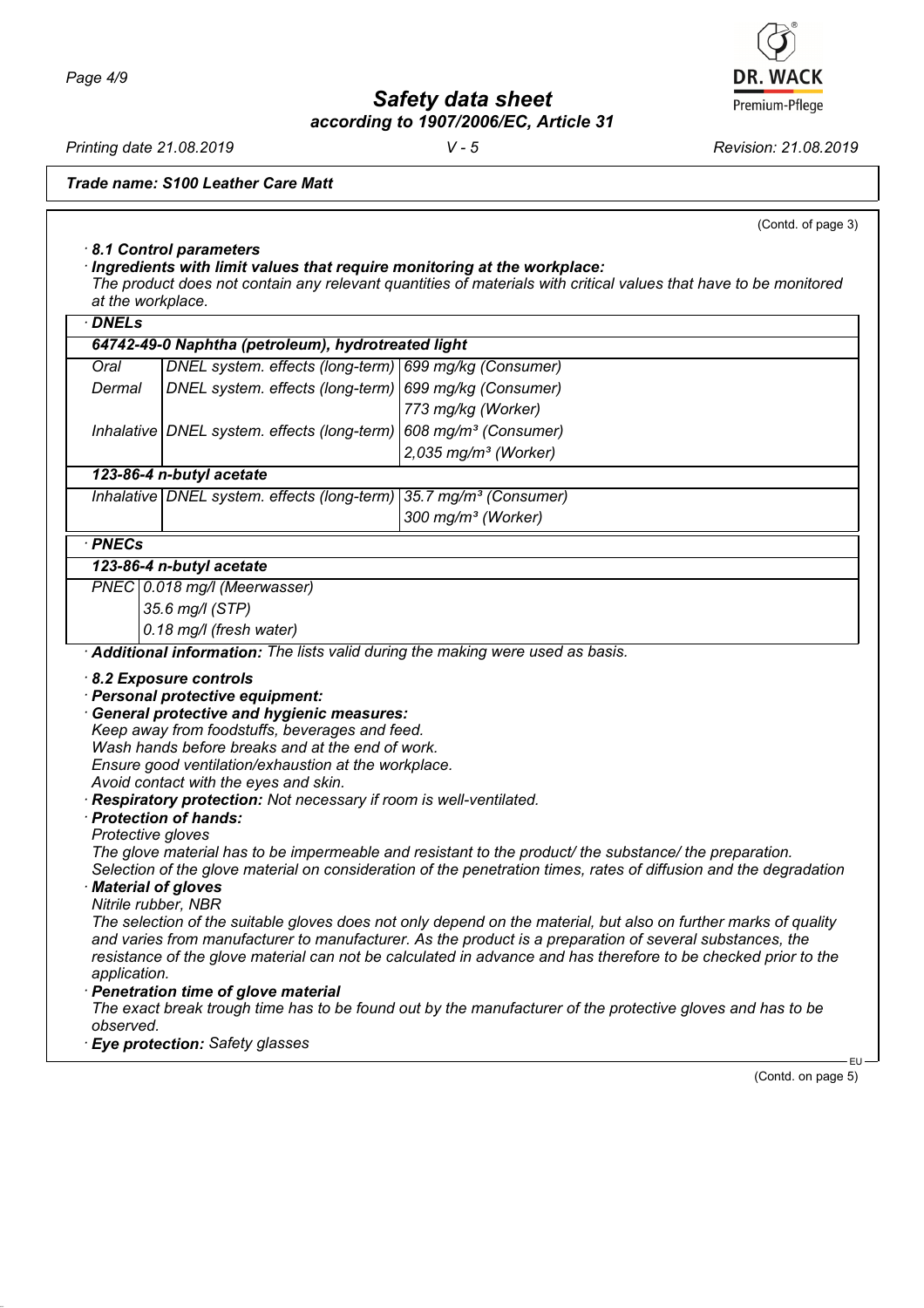

*Printing date 21.08.2019 V - 5 Revision: 21.08.2019*

(Contd. of page 4)

*Trade name: S100 Leather Care Matt*

| <b>SECTION 9: Physical and chemical properties</b>                                                                    |                                                                                                |  |
|-----------------------------------------------------------------------------------------------------------------------|------------------------------------------------------------------------------------------------|--|
| 9.1 Information on basic physical and chemical properties<br><b>General Information</b>                               |                                                                                                |  |
| Appearance:<br>Form:                                                                                                  | Aerosol                                                                                        |  |
| Colour:                                                                                                               | Colourless                                                                                     |  |
| Odour:                                                                                                                | Characteristic                                                                                 |  |
| <b>Odour threshold:</b>                                                                                               | Not determined                                                                                 |  |
| · pH-value:                                                                                                           | Void                                                                                           |  |
| <b>Change in condition</b><br><b>Melting point/freezing point:</b><br>Initial boiling point and boiling range: -44 °C | Undetermined.                                                                                  |  |
| · Flash point:                                                                                                        | $-97 °C$                                                                                       |  |
| · Flammability (solid, gas):                                                                                          | Not applicable.                                                                                |  |
| · Ignition temperature:                                                                                               | 365 °C                                                                                         |  |
| Decomposition temperature:                                                                                            | Not determined.                                                                                |  |
| Auto-ignition temperature:                                                                                            | Product is not selfigniting.                                                                   |  |
| <b>Explosive properties:</b>                                                                                          | Product is not explosive. However, formation of explosive air/vapour<br>mixtures are possible. |  |
| <b>Explosion limits:</b>                                                                                              |                                                                                                |  |
| Lower:                                                                                                                | 1.2 Vol %                                                                                      |  |
| <b>Upper:</b>                                                                                                         | 10.9 Vol %                                                                                     |  |
| Vapour pressure at 20 °C:                                                                                             | 8300 hPa                                                                                       |  |
| <b>Density:</b>                                                                                                       | Not determined.                                                                                |  |
| <b>Relative density</b>                                                                                               | Not determined.                                                                                |  |
| <b>Vapour density</b>                                                                                                 | Not determined.                                                                                |  |
| <b>Evaporation rate</b>                                                                                               | Not applicable.                                                                                |  |
| Solubility in / Miscibility with                                                                                      |                                                                                                |  |
| water:                                                                                                                | Not miscible or difficult to mix.                                                              |  |
| · Partition coefficient: n-octanol/water:                                                                             | Not determined.                                                                                |  |
| · Viscosity:                                                                                                          |                                                                                                |  |
| Dynamic:                                                                                                              | Not determined                                                                                 |  |
| <b>Kinematic:</b>                                                                                                     | Not determined                                                                                 |  |
| $\cdot$ 9.2 Other information                                                                                         | No further relevant information available.                                                     |  |

#### *SECTION 10: Stability and reactivity*

*· 10.1 Reactivity No further relevant information available.*

*· 10.2 Chemical stability*

*· Thermal decomposition / conditions to be avoided: No decomposition if used according to specifications. Store in a cool place. Heat will increase pressure and may lead to the receptacle bursting.*

*· 10.3 Possibility of hazardous reactions Reacts with strong oxidising agents.*

*· 10.4 Conditions to avoid No further relevant information available.*

*· 10.5 Incompatible materials: Store away from oxidising agents.*

(Contd. on page 6)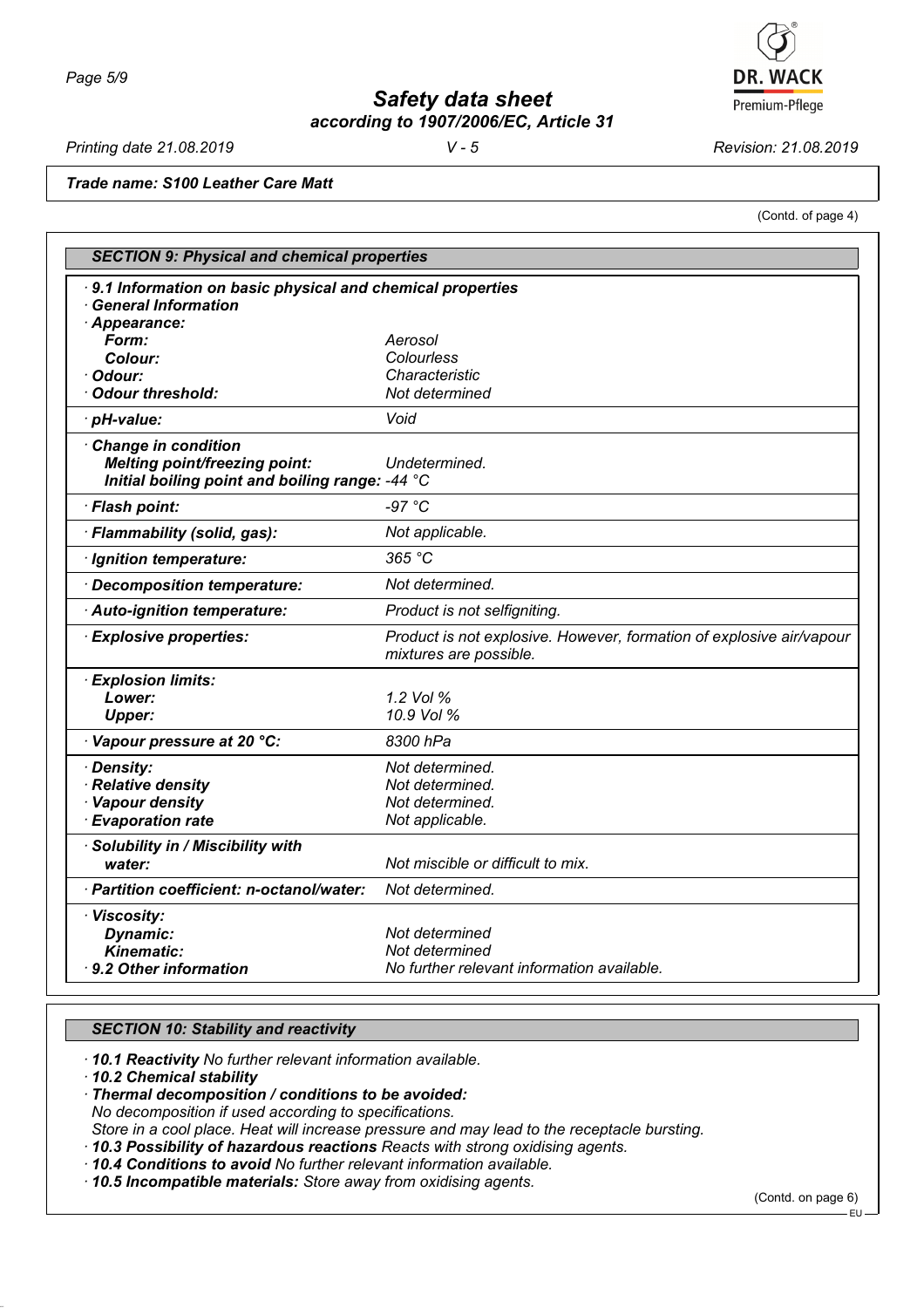Premium-Pflege

*Printing date 21.08.2019 V - 5 Revision: 21.08.2019*

(Contd. of page 5)

*Trade name: S100 Leather Care Matt*

*· 10.6 Hazardous decomposition products: No decomposition if used and stored according to specifications.*

*In case of fire, the following can be released: Carbon monoxide and carbon dioxide*

| <b>SECTION 11: Toxicological information</b> |  |  |
|----------------------------------------------|--|--|
|----------------------------------------------|--|--|

*· 11.1 Information on toxicological effects*

*· Acute toxicity Based on available data, the classification criteria are not met.*

|      |      | 64742-49-0 Naphtha (petroleum), hydrotreated light |
|------|------|----------------------------------------------------|
| Oral | LD50 | $ >5,000$ mg/kg (rat)                              |

*Dermal LD50 >2,000 mg/kg (rat) Inhalative LC50/4 h >20 mg/l (rat)*

*123-86-4 n-butyl acetate*

| Oral   | LD50 | 10,760 mg/kg (rat) (OECD 423)                      |
|--------|------|----------------------------------------------------|
| Dermal | LD50 | >14,112 mg/kg (rabbit) (OECD 402)                  |
|        |      | Inhalative   LC50/4 h   23.4 mg/l (rat) (OECD 403) |

# *106-97-8 butane*

*Inhalative LC50/4 h 658 mg/l (rat)*

*108-21-4 isopropyl acetate*

*Oral LD50 3,000 mg/kg (rat)*

*· Specific symptoms in biological assay: Not determined*

*· Primary irritant effect:*

*· Skin corrosion/irritation*

*Causes skin irritation.*

*· Serious eye damage/irritation Based on available data, the classification criteria are not met.*

- *· Respiratory or skin sensitisation Based on available data, the classification criteria are not met.*
- *· Additional toxicological information: Vapours may cause drowsiness and dizziness.*
- *CMR effects (carcinogenity, mutagenicity and toxicity for reproduction)*
- *· Germ cell mutagenicity Based on available data, the classification criteria are not met.*
- *· Carcinogenicity Based on available data, the classification criteria are not met.*

*· Reproductive toxicity Based on available data, the classification criteria are not met.*

*· STOT-single exposure*

- *May cause drowsiness or dizziness.*
- *· STOT-repeated exposure Based on available data, the classification criteria are not met.*
- *· Aspiration hazard Based on available data, the classification criteria are not met.*

# *SECTION 12: Ecological information*

*· 12.1 Toxicity*

*· Aquatic toxicity:*

*123-86-4 n-butyl acetate*

*LC50/96h 18 mg/l (Pimephales promelas) (OECD 203)*

*EC50/72h 647.7 mg/l (Desmodesmus subspicatus) (Wachstumshemmung)*

*EC50/48h 44 mg/l (daphnia magna)*

*· 12.2 Persistence and degradability No further relevant information available.*

*· 12.3 Bioaccumulative potential No further relevant information available.*

*· 12.4 Mobility in soil No further relevant information available.*

(Contd. on page 7)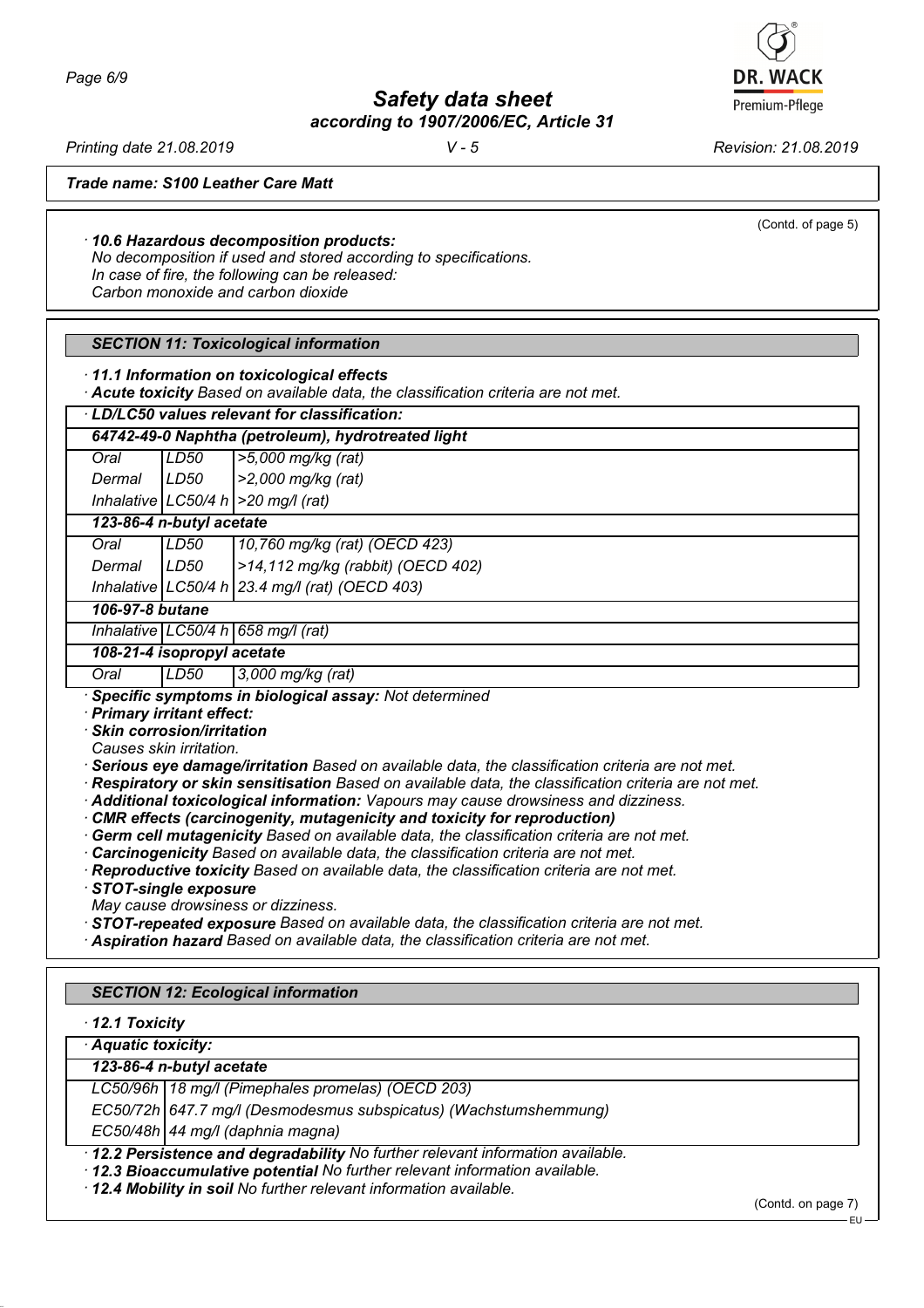*Printing date 21.08.2019 V - 5 Revision: 21.08.2019*

*Trade name: S100 Leather Care Matt*

(Contd. of page 6)

EU

- *· Ecotoxical effects:*
- *· Remark: Toxic for fish*
- *· Additional ecological information:*
- *· General notes:*

*Water hazard class 1 (German Regulation) (Self-assessment): slightly hazardous for water Do not allow undiluted product or large quantities of it to reach ground water, water course or sewage system. Also poisonous for fish and plankton in water bodies. Toxic for aquatic organisms*

- *· 12.5 Results of PBT and vPvB assessment*
- *· PBT: Not applicable.*
- *· vPvB: Not applicable.*

*· 12.6 Other adverse effects No further relevant information available.*

#### *SECTION 13: Disposal considerations*

*· 13.1 Waste treatment methods*

*· Recommendation Disposal must be made according to official regulations.*

*· European waste catalogue*

*16 00 00 WASTES NOT OTHERWISE SPECIFIED IN THE LIST*

*16 05 00 gases in pressure containers and discarded chemicals*

*16 05 04\* gases in pressure containers (including halons) containing hazardous substances*

*· Uncleaned packaging:*

*· Recommendation: Disposal must be made according to official regulations.*

| <b>SECTION 14: Transport information</b>          |                                                                                                                            |  |
|---------------------------------------------------|----------------------------------------------------------------------------------------------------------------------------|--|
| $\cdot$ 14.1 UN-Number<br>· ADR, IMDG, IATA       | <b>UN1950</b>                                                                                                              |  |
| 14.2 UN proper shipping name<br>$·$ ADR<br>· IMDG | 1950 AEROSOLS, ENVIRONMENTALLY HAZARDOUS<br>AEROSOLS (Naphtha (petroleum), hydrotreated light),<br><b>MARINE POLLUTANT</b> |  |
| ∙IATA                                             | AEROSOLS, flammable                                                                                                        |  |
| 14.3 Transport hazard class(es)                   |                                                                                                                            |  |
| $·$ ADR<br>∙ Class<br>· Label                     | 2 5F Gases.<br>2.1                                                                                                         |  |
| · IMDG, IATA<br>· Class<br>$\cdot$ Label          | 2.1<br>2.1                                                                                                                 |  |
| 14.4 Packing group<br>· ADR, IMDG, IATA           | Void                                                                                                                       |  |
| 14.5 Environmental hazards:                       | Product contains environmentally hazardous substances:<br>Naphtha (petroleum), hydrotreated light                          |  |
| · Marine pollutant:                               | Yes<br>Symbol (fish and tree)                                                                                              |  |
| · Special marking (ADR):                          | Symbol (fish and tree)                                                                                                     |  |
|                                                   | (Contd. on page 8)                                                                                                         |  |

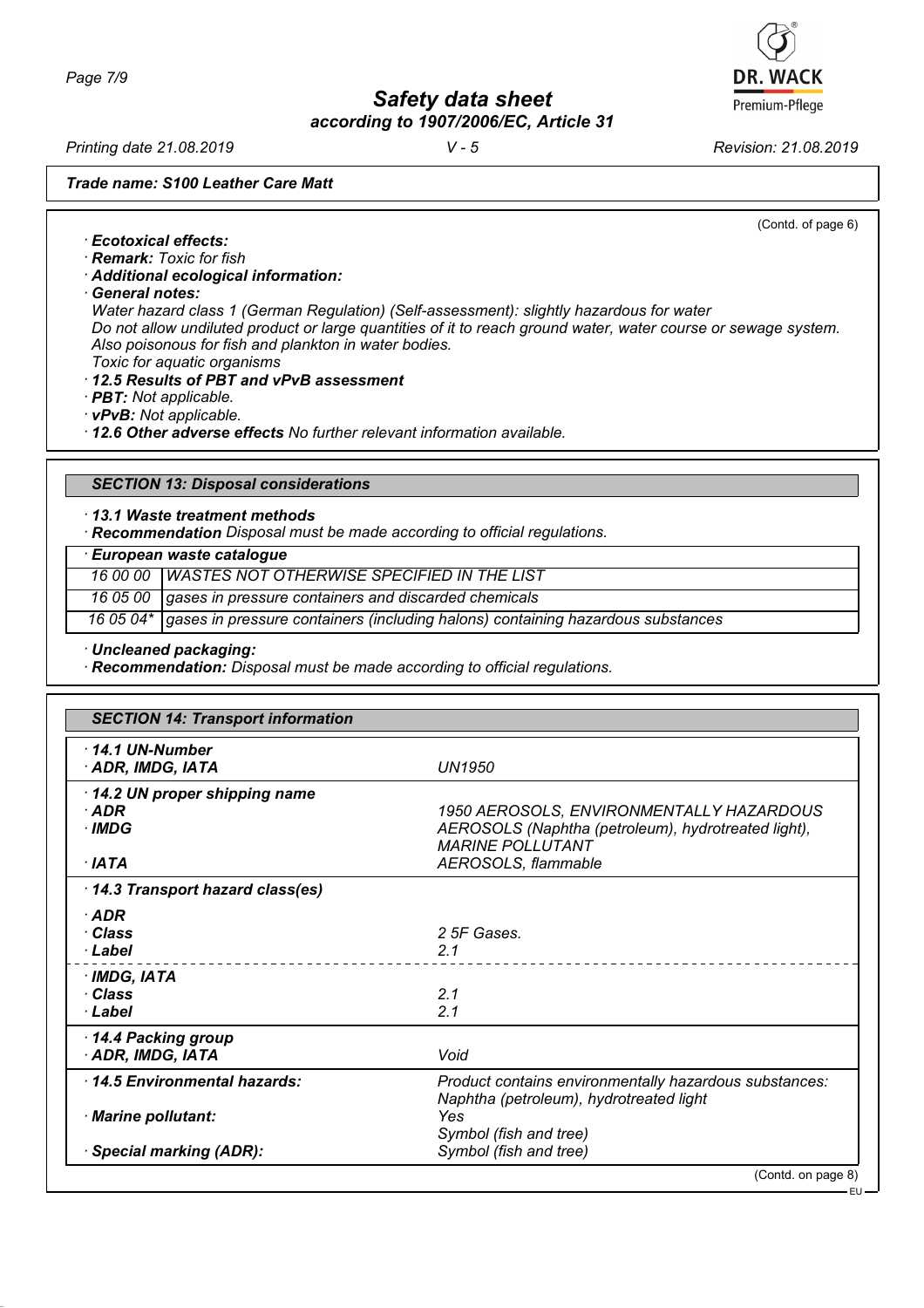*Printing date 21.08.2019 V - 5 Revision: 21.08.2019*

**DR. WACK** Premium-Pflege

*Trade name: S100 Leather Care Matt*

|                                                                                                 | (Contd. of page 7)                                                                                                                                                                                                                                                                                                                                                                                                                                                                                                                               |
|-------------------------------------------------------------------------------------------------|--------------------------------------------------------------------------------------------------------------------------------------------------------------------------------------------------------------------------------------------------------------------------------------------------------------------------------------------------------------------------------------------------------------------------------------------------------------------------------------------------------------------------------------------------|
| 14.6 Special precautions for user<br>· Danger code (Kemler):<br>· EMS Number:<br>· Stowage Code | Warning: Gases.<br>$F$ -D.S-U<br>SW1 Protected from sources of heat.                                                                                                                                                                                                                                                                                                                                                                                                                                                                             |
| <b>Segregation Code</b>                                                                         | SW22 For AEROSOLS with a maximum capacity of 1 litre:<br>Category A. For AEROSOLS with a capacity above 1 litre:<br>Category B. For WASTE AEROSOLS: Category C, Clear of<br>living quarters.<br>SG69 For AEROSOLS with a maximum capacity of 1 litre:<br>Segregation as for class 9. Stow "separated from" class 1<br>except for division 1.4.<br>For AEROSOLS with a capacity above 1 litre:<br>Segregation as for the appropriate subdivision of class 2.<br>For WASTE AEROSOLS:<br>Segregation as for the appropriate subdivision of class 2. |
| 14.7 Transport in bulk according to Annex II of<br><b>Marpol and the IBC Code</b>               | Not applicable.                                                                                                                                                                                                                                                                                                                                                                                                                                                                                                                                  |
| · Transport/Additional information:                                                             |                                                                                                                                                                                                                                                                                                                                                                                                                                                                                                                                                  |
| $·$ ADR<br>· Limited quantities (LQ)<br><b>Excepted quantities (EQ)</b>                         | 1L<br>Code: E0<br>Not permitted as Excepted Quantity                                                                                                                                                                                                                                                                                                                                                                                                                                                                                             |
| · Transport category<br>$\cdot$ Tunnel restriction code                                         | 2<br>D                                                                                                                                                                                                                                                                                                                                                                                                                                                                                                                                           |
| · IMDG<br>· Limited quantities (LQ)<br><b>Excepted quantities (EQ)</b>                          | 1L<br>Code: E0<br>Not permitted as Excepted Quantity                                                                                                                                                                                                                                                                                                                                                                                                                                                                                             |
| · UN "Model Regulation":                                                                        | UN 1950 AEROSOLS, 2.1, ENVIRONMENTALLY<br><b>HAZARDOUS</b>                                                                                                                                                                                                                                                                                                                                                                                                                                                                                       |

## *SECTION 15: Regulatory information*

*· 15.1 Safety, health and environmental regulations/legislation specific for the substance or mixture No further relevant information available.*

*· Directive 2012/18/EU*

*· Named dangerous substances - ANNEX I None of the ingredients is listed.*

*· Seveso category*

*P3a FLAMMABLE AEROSOLS*

*E2 Hazardous to the Aquatic Environment*

*· Qualifying quantity (tonnes) for the application of lower-tier requirements 150 t*

*· Qualifying quantity (tonnes) for the application of upper-tier requirements 500 t*

*· 15.2 Chemical safety assessment: A Chemical Safety Assessment has been carried out.*

#### *SECTION 16: Other information*

*This information is based on our present knowledge. However, this shall not constitute a guarantee for any specific product features and shall not establish a legally valid contractual relationship.*

(Contd. on page 9)